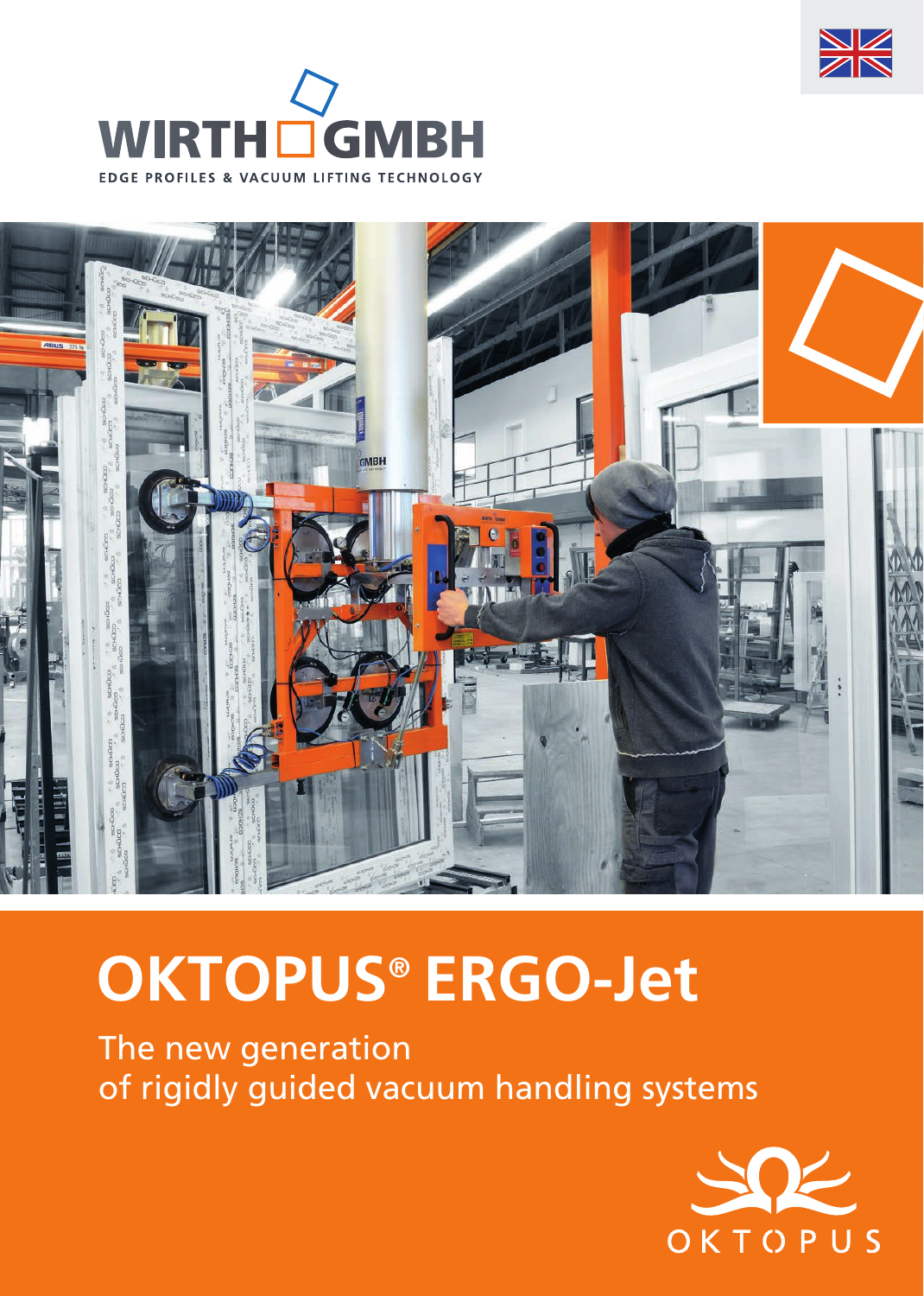

## **OKTOPUS® ERGO-Jet**

The ERGO-Jet is a vacuum handling system that uses compressed air. It is designed for the safe and ergonomic inhouse handling of panels made from glass or other materials.

#### **The advantages of the ERGO-Jet:**

- 360° rotation, infinitely adjustable pneumatic lifting column for precise load positioning
- Fixed connection between the lifting column and crane runway on a double-rail crane trolley
- **Extendable arms for geometric adjustment of the** suction bridge to the load without using tools
- Vacuum generation by regulated ejectors with non-return valves and integrated pressure gauges
- **Control buttons located on the handles enable the** ERGO-Jet to be controlled and operated at the same time
- **Fine-tune positioning (depending on device: rotating,** tilting, inclination)
- Weight reduction because of light-weight aluminium construction
- Minimum maintenance requirements
- Only one person needed to handle large and heavy glass panels
- **Low power consumption, fast and cost-effective**

#### Technical data

| וככווווונפו טפנפ        |                                                                                                            |
|-------------------------|------------------------------------------------------------------------------------------------------------|
| Max. glass size         | Recommended 2,600 x 3,210 mm                                                                               |
| Working Load Limit      | 150 / 250 / 350 / 500 kg                                                                                   |
| Lifting / lowering      | Infinitely adjustable pneumatically<br>through extendable lifting cylinder                                 |
| Horizontal rotation     | In hoisting tube, manually 360°                                                                            |
| Vacuum Suction<br>Frame | Can be extended diagonally or<br>squarely, rotated or tilted<br>pneumatically                              |
| Vacuum<br>generation    | Generated by ejectors (Venturi<br>nozzles) with non-return valve with /<br>without automatic energy saving |
| Power                   | Compressed air, 6-9 bar<br>quick connect coupling 1/4", 1/2",<br>3/8''                                     |
| Safety systems          | Pressure gauge and alarm buzzer<br>in compressed air section, vacuum<br>pressure gauge on each suction pad |
| Colour                  | Hoisting tube RAL 9006 white<br>aluminium, anodised<br>Suction Frame RAL 2011 deep orange                  |



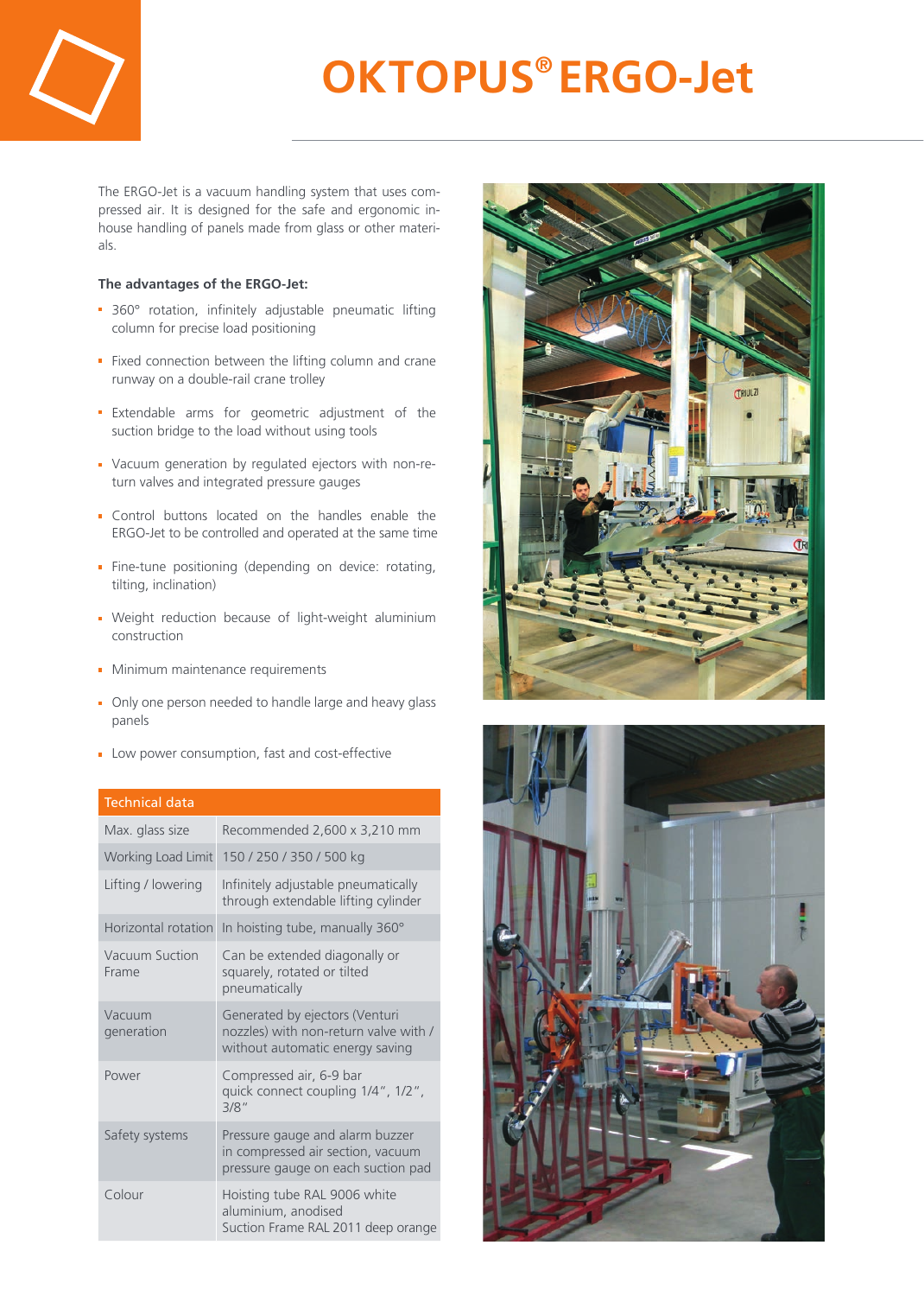

The ERGO-Jet can be positioned as follows depending on its application:



Inclination (N) 82°/84° - 90°



Tilting (S) around the horizontal axis 82°/90° - 0°



Rotating (D) 0° - 90°



Turnover (WN) 0° - 96°



Turnover (WS) 0° - 180°



| <b>Technical data</b> |                                                                                  |  |
|-----------------------|----------------------------------------------------------------------------------|--|
| <b>Movements</b>      | WN Suctioning underside - raising 96°<br>WS Suctioning underside - turnover 180° |  |
| <b>WLL</b>            | 150 / 250 kg                                                                     |  |
| Application           | Handling coated glass / processing<br>reverse sides                              |  |

#### **ERGO-Jet G 150/250/350/500 N/S**



|  |  | <b>Technical data</b> |  |
|--|--|-----------------------|--|
|  |  |                       |  |

| Movements                                         | N Inclination 82° / 84°-90°<br>STilting 0°-82° / 90°        |
|---------------------------------------------------|-------------------------------------------------------------|
| Working Load Limit (WLL) 150 / 250 / 350 / 500 kg |                                                             |
| Application                                       | Feeding/unloading vert./horiz.<br>glass processing machines |



| <b>Technical data</b> |                                                                                                 |  |
|-----------------------|-------------------------------------------------------------------------------------------------|--|
|                       | Movements DNRotating 0°-90° / Inclination 82° / 84°-90°<br>DSRotating 0°-90°/Tilting 0°-82°/90° |  |
| <b>WLL</b>            | 150 / 250 / 350 / 500 kg                                                                        |  |
| Application           | Feeding/unloading vert./horiz.<br>glass processing machines                                     |  |

#### **ERGO-Jet G 150/250 WN/WS ERGO-Jet G 150/250/350/500 DN/DS**